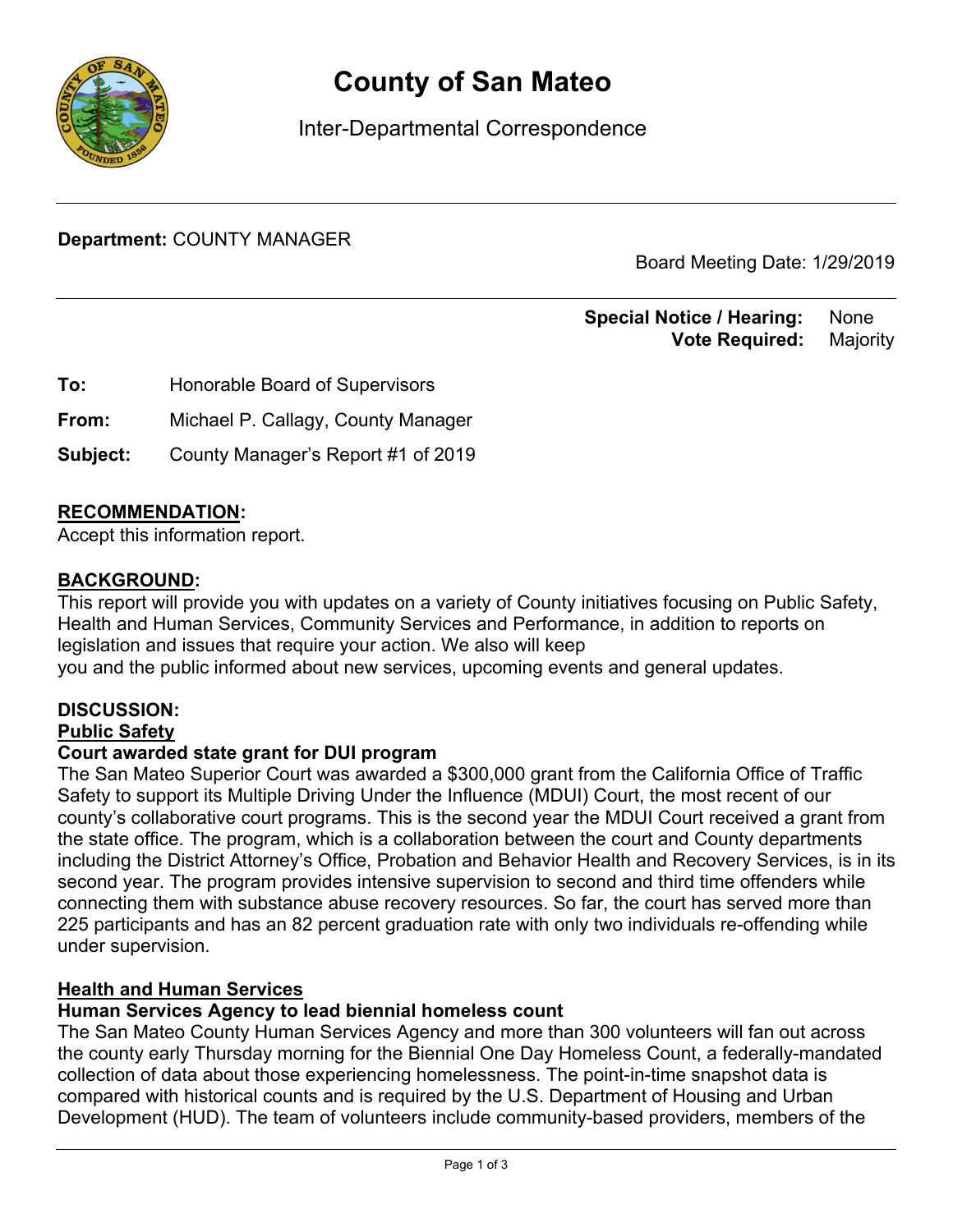public, and County staff, assisted by community guides with current or former experience of homelessness. The volunteers will also survey those they count, collecting the data via a new mobile app. A final report will be published in June.

# Community Services

# **County Census efforts launches key committee, chosen for national presentation**

The County's Census team has been busy - and recognized. The County's Office of Community Affairs mobilized the Complete Count Committee, a group of nonprofit, community and business partners who are working to ensure a complete and accurate count of county residents. The committee, which is co-chaired by the County, SAMCEDA and Thrive Alliance, held its first meeting this month to lay the groundwork for how to reach hard to count and least likely to respond populations.

The Office of Community Affairs also learned that the International City/County Management Association (ICMA) chose it to present on local Census efforts at its 2019 annual conference in Nashville. OCA's proposal on the County's innovative approach will draw on case examples, strategies and tools that local government professionals can use to ensure a complete Census 2020 count while building civic engagement and community efforts.

## **Revenue Services launches new collection website**

The County's Revenue Services division recently launched a new, more easily navigated website to help the public when they need to understand their billing and make a payment for a wide variety of services including fees and/or fines for the courts, medical billing, probation, environmental health and public assistance overpayments. The new site, revenueservices.smcgov.org <http://www.revenueservices.smcgov.org>, offers all pages in Spanish as well as English and also includes information about establishing realistic repayment plans for those who need that assistance. The goal of the redesign is to better serve both County department clients and the community with clarity and compassion.

## News, Updates & Events

## **County seeing impacts of federal shutdown on local services**

As the federal government shutdown stretches into its latest week (as of this publication) County departments with programs tied back to its funding and/or services are preparing for local impacts.

The County's Housing Authority and some of our housing development activities rely on a fully functioning Department of Housing and Urban Development (HUD). Prior to the shutdown, HUD staff front loaded enough funding for the months of January and February which will keep the major Housing Authority programs intact until March 1. For example, the Housing Authority is able to keep paying the landlords for voucher rent to 4,300 households through the end of February. The amount of subsidy required to assist those households is approximately \$6 million dollars per month. Other programs like HOME or CDBG grants are not immediately affected with most being funded through June 30, 2019. The Housing Authority is developing contingency plans for the month of March and beyond if this stalemate continues.

Your Board acts as the Board of Commissioners for the Housing Authority and will need to approve any program or policy changes required if this situation continues past the end of February. Another concern, is that with most of HUD's staff on furlough, some administrative tasks often crucial to closing affordable housing development financing may cause delays and as a result increased cost to projects currently in our pipeline.